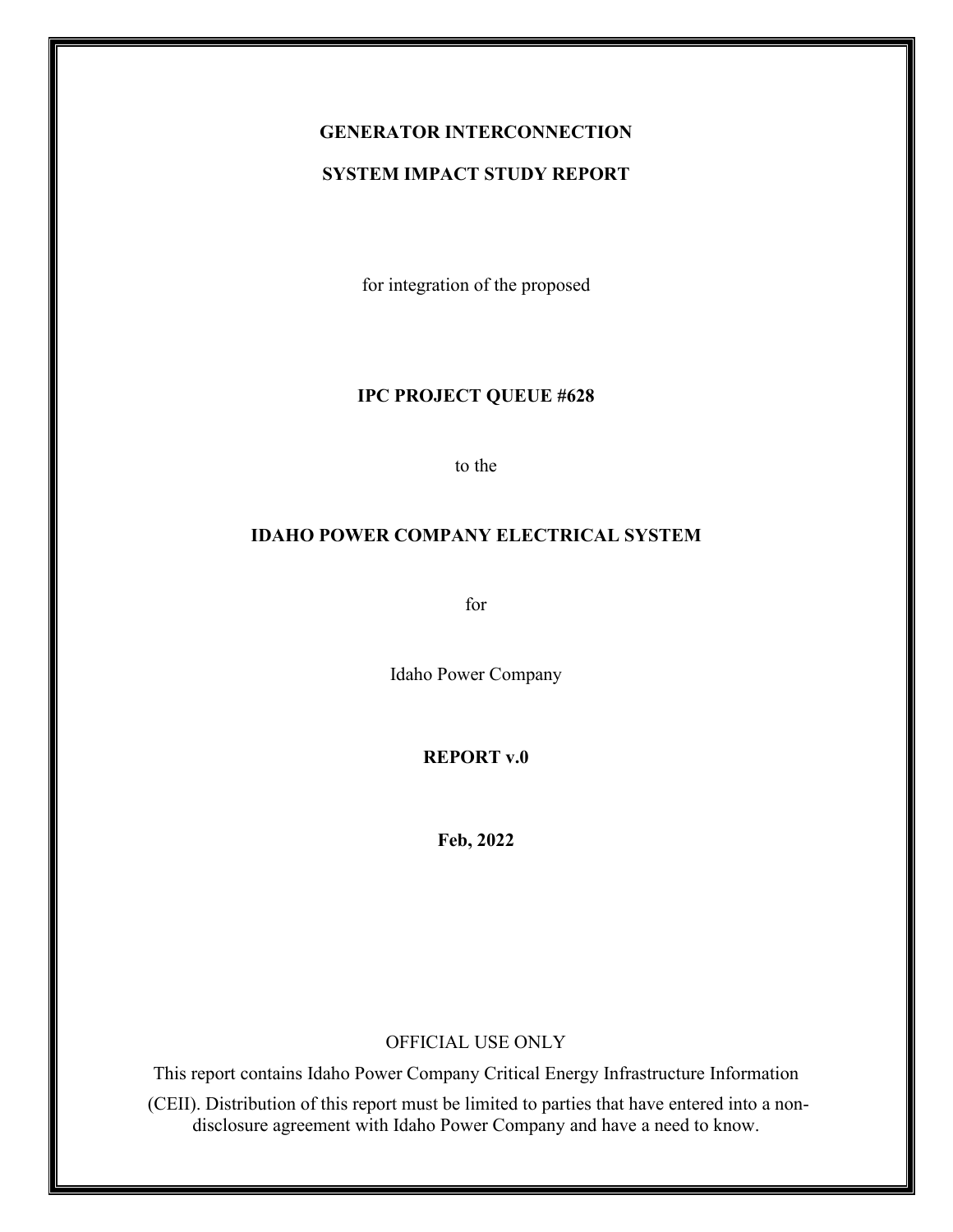# **Revision History**

| Date | <b>Revision</b>   Initials |            | <b>Summary of Changes</b>       |
|------|----------------------------|------------|---------------------------------|
| 2022 |                            | <b>DLJ</b> | SIS GI $#628 - Original$ issue. |

3.0 MW Project

System Impact Study Report i

## OFFICIAL USE ONLY

This report contains Idaho Power Company Critical Energy Infrastructure Information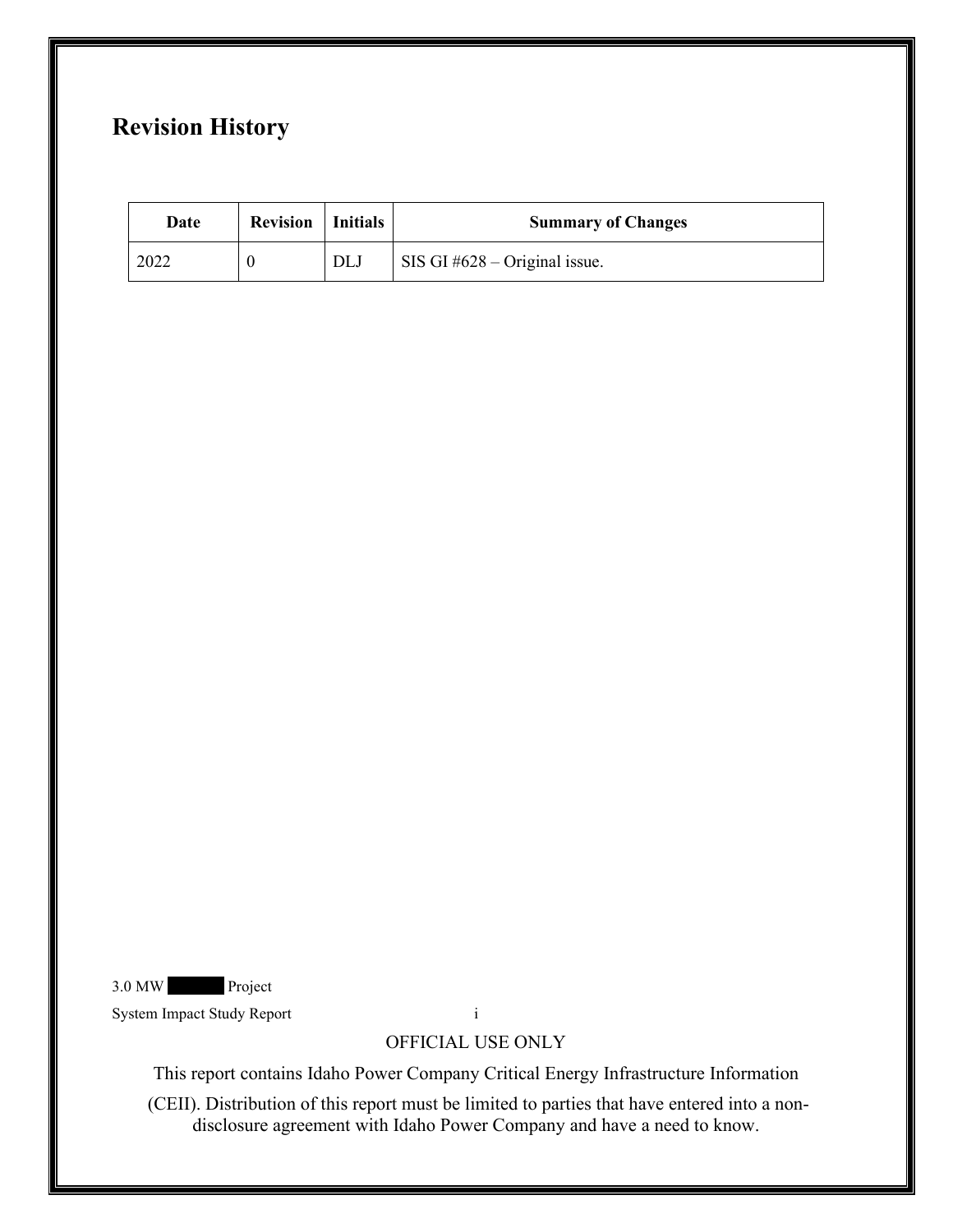# **Table of Contents**

| 1.0       |                                                                      |  |  |
|-----------|----------------------------------------------------------------------|--|--|
| 2.0       |                                                                      |  |  |
| 3.0       |                                                                      |  |  |
| 4.0       |                                                                      |  |  |
| 5.0       |                                                                      |  |  |
| 6.0       |                                                                      |  |  |
| 7.0       |                                                                      |  |  |
| 9.0       |                                                                      |  |  |
| 10.0      |                                                                      |  |  |
| 11.0      |                                                                      |  |  |
| 12.0      |                                                                      |  |  |
| 13.0      |                                                                      |  |  |
|           |                                                                      |  |  |
| $A-1.0$   |                                                                      |  |  |
| $A-2.0$   |                                                                      |  |  |
| $A - 3.0$ |                                                                      |  |  |
| $A-4.0$   |                                                                      |  |  |
| $A - 5.0$ | WECC Coordinated Off-Nominal Frequency Load Shedding and Restoration |  |  |
|           |                                                                      |  |  |

3.0 MW Project

System Impact Study Report ii

# OFFICIAL USE ONLY

This report contains Idaho Power Company Critical Energy Infrastructure Information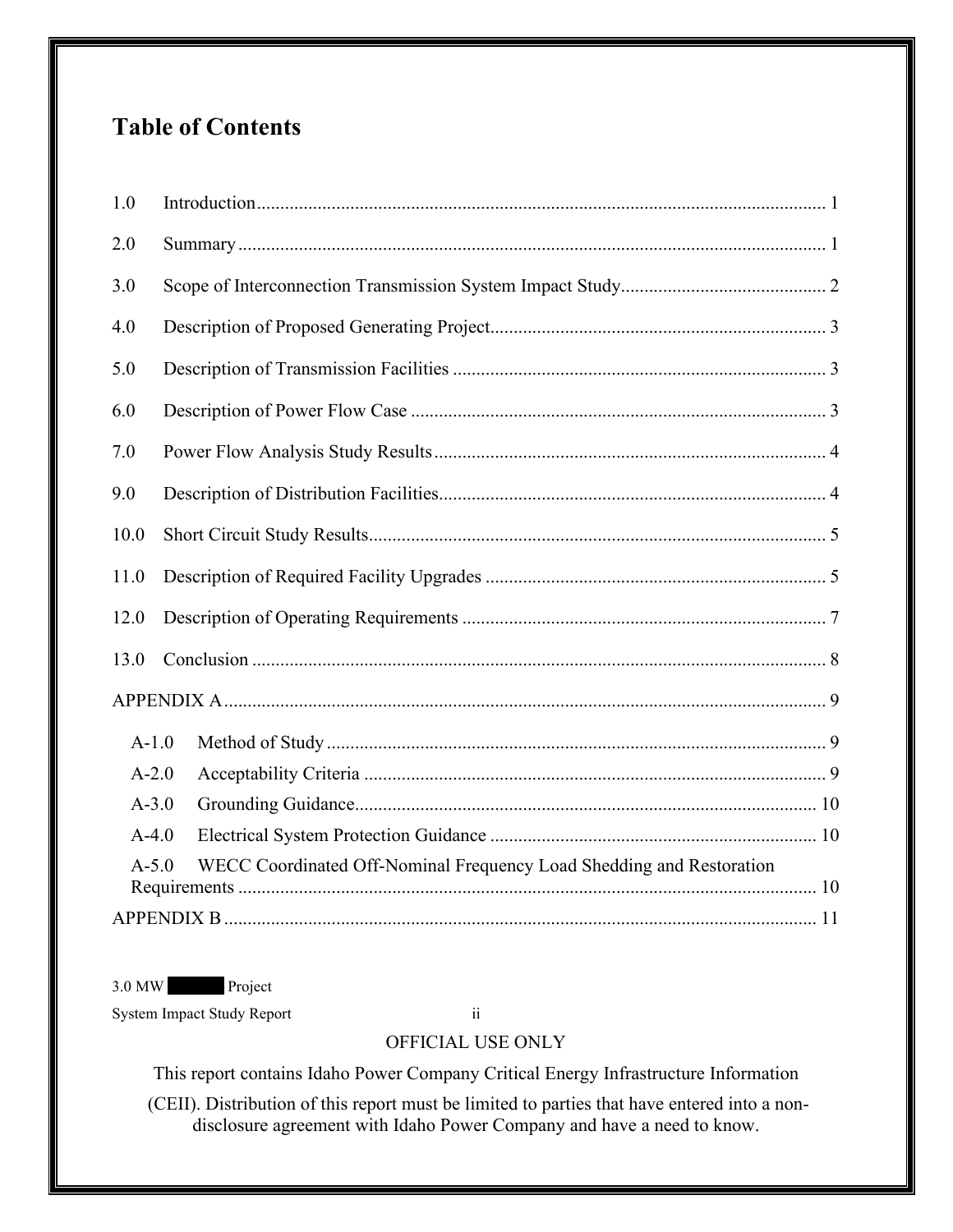# **List of Tables**

# **List of Figures**

3.0 MW Project

System Impact Study Report iii

### OFFICIAL USE ONLY

This report contains Idaho Power Company Critical Energy Infrastructure Information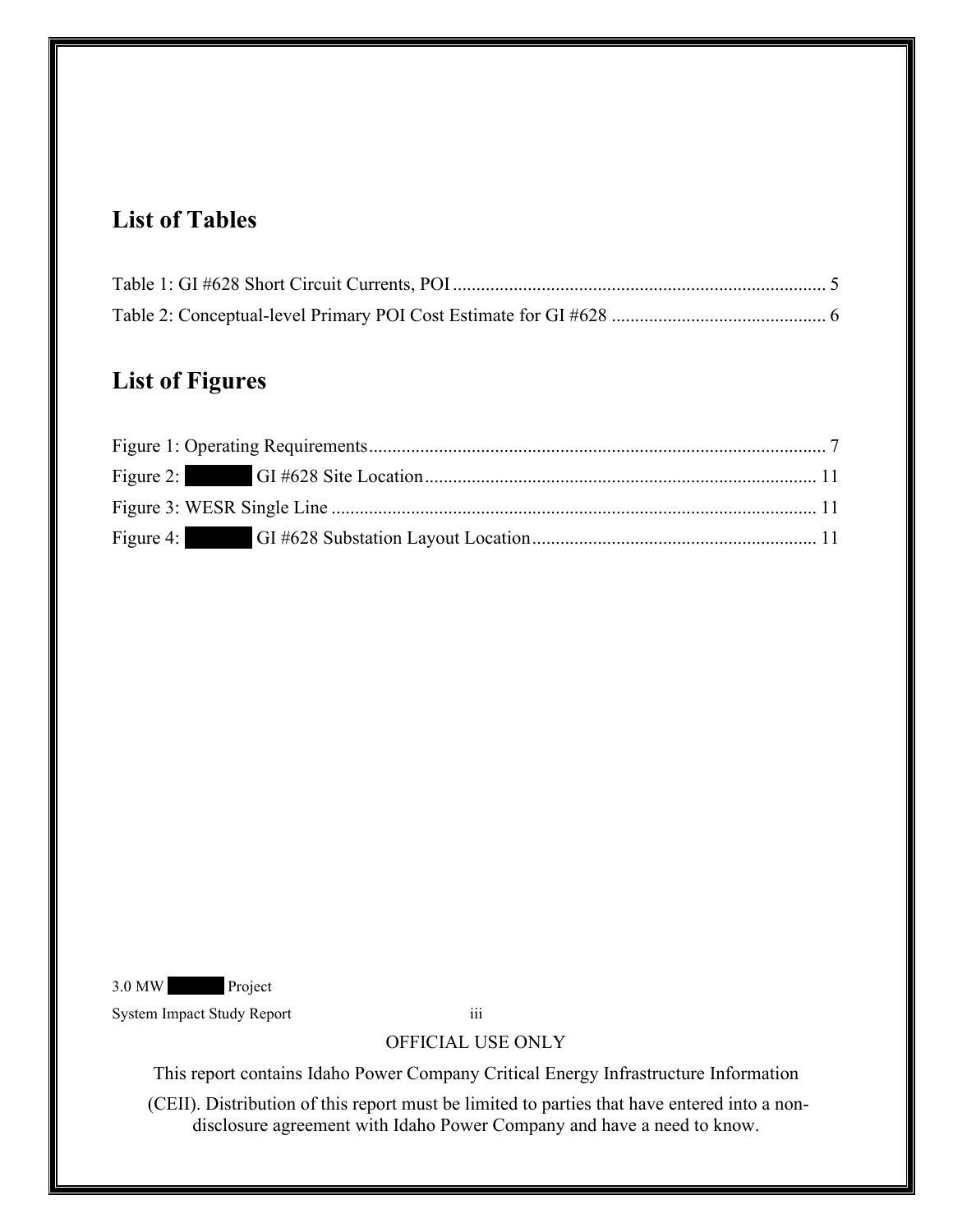### <span id="page-4-0"></span>**1.0 Introduction**

Idaho Power Company – Power Supply has contracted with Idaho Power Company (IPC) to perform a Generator Interconnection System Impact Study for the integration of the proposed 3.0 MW project (the Project). The Project is located in IPC's at XXX. The Project is Generation Interconnect queue number 628 (GI #628).

The Project has applied to connect to the IPC distribution system for an injection of 3.0 MW at a single Point of Interconnection (POI) at a distribution voltage level. The POI is located at the Weser (WESR) Substation at

This report documents the basis for and the results of this system impact study for the GI #628 Generation Interconnection Customer. The report describes the proposed project, the determination of project interconnection feasibility and estimated costs for integration of the Project to the Idaho Power System. This report satisfies the feasibility study requirements of the Idaho Power Tariff.

# <span id="page-4-1"></span>**2.0 Summary**

The system impact of interconnecting the 3.0 MW Project to IPC's WESR Substation was evaluated.

The will connect to the WESR in the WESR Substation.

The preliminary power flow analysis indicated that interconnecting the Project to the WESR Substation will not adversely impact the IPC system with the upgrades detailed in this report. Additionally, Operating Requirements will require the generator to provide leading and lagging reactive power as detailed in section 12.0 of this report.

The Project will be required to control voltage in accordance with a voltage schedule as provided by Idaho Power Grid Operations.

Generator interconnection service, either as an Energy Resource or a Network Resource, does not in any way convey any right to deliver electricity to any specific customer or point of delivery.

The total preliminary cost estimate to interconnect the  $\blacksquare$  project to the primary POI at at the WESR Substation is  $$802,401$  and includes the following tasks:

3.0 MW Project

System Impact Study Report 1

OFFICIAL USE ONLY

This report contains Idaho Power Company Critical Energy Infrastructure Information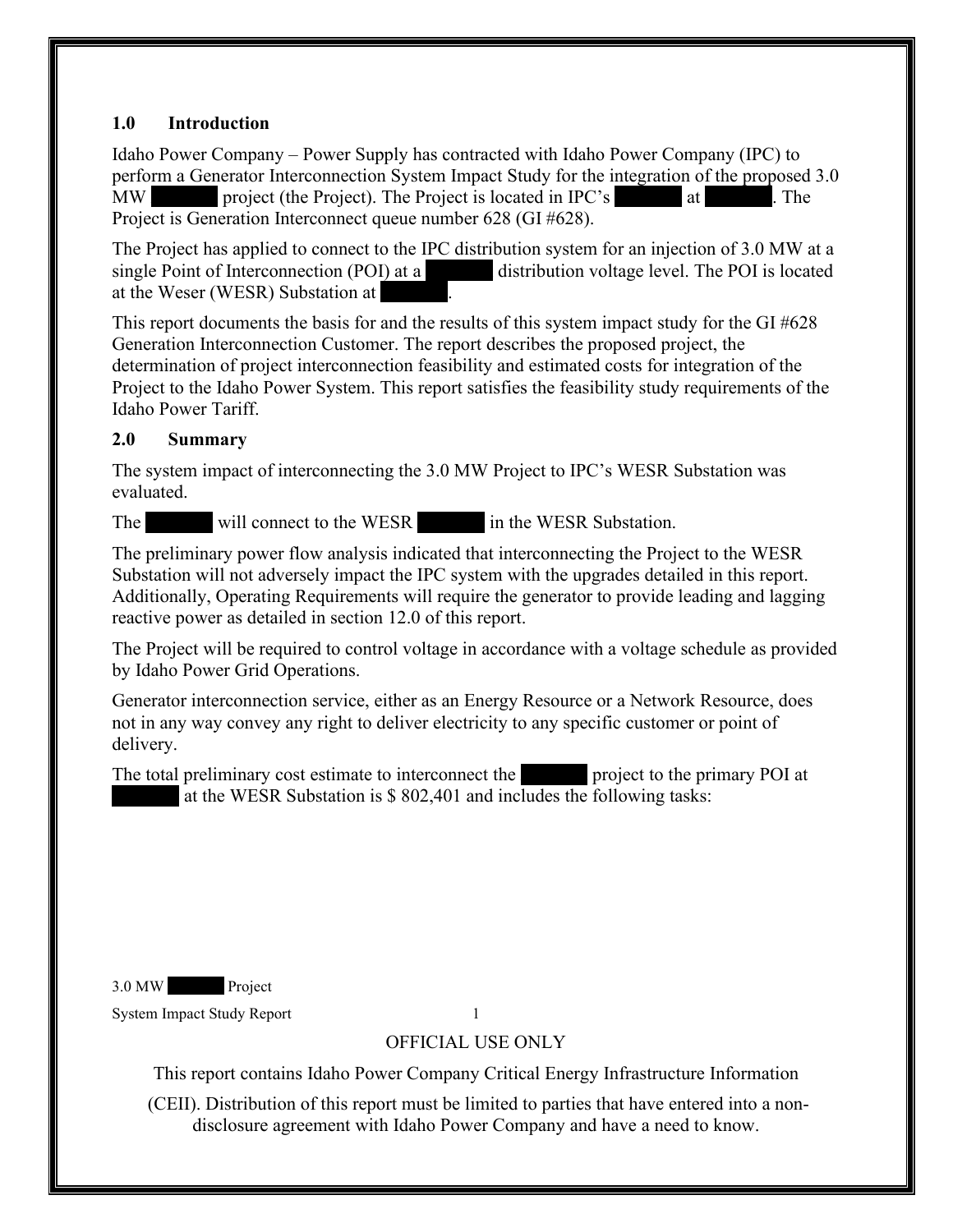- Substation Upgrades:
	- o Two 150 kVA axillary power transformer
	- $\circ$  Install a generation interconnection package at the POI
		- This includes an SEL-651 protective relay, which requires 3-phase PTs, 3 phase CTs, and remote connectivity
	- o Install new load tap changer (LTC) controls on the substation transformer for generation reverse power flow.

The cost estimate includes direct equipment and installation labor costs, indirect labor costs and general overheads. These are cost estimates only and final charges to the customer will be based on the actual construction costs incurred. It should be noted that the preliminary cost estimates do not include the cost of the customer's owned equipment to construct the generation site or required communication circuits.

# <span id="page-5-0"></span>**3.0 Scope of Interconnection Transmission System Impact Study**

The Interconnection Transmission System Impact Study was completed, in accordance with Idaho Power Company Standard Generator Interconnection Procedures, to provide an evaluation of the system impacts of the interconnection of the proposed generating Project to the Idaho Power system. As listed in the Interconnection Transmission System Impact Study agreement, the Interconnection Transmission System Impact Study report provides the following information:

- identification of additional transformer load tap changer operations, voltage fluctuations (flicker) and additional feeder losses.
- identification of required reactive power support.
- identification of islanding conditions.
- identification of any circuit breaker short circuit capability limits exceeded as a result of the interconnection.
- identification of any thermal overload or voltage limit violations resulting from the interconnection.
- description and non-binding estimated cost of facilities required to interconnect the Small Generating Facility to the IPC System and to address the identified short circuit and power flow issues.

3.0 MW Project

System Impact Study Report 2

# OFFICIAL USE ONLY

This report contains Idaho Power Company Critical Energy Infrastructure Information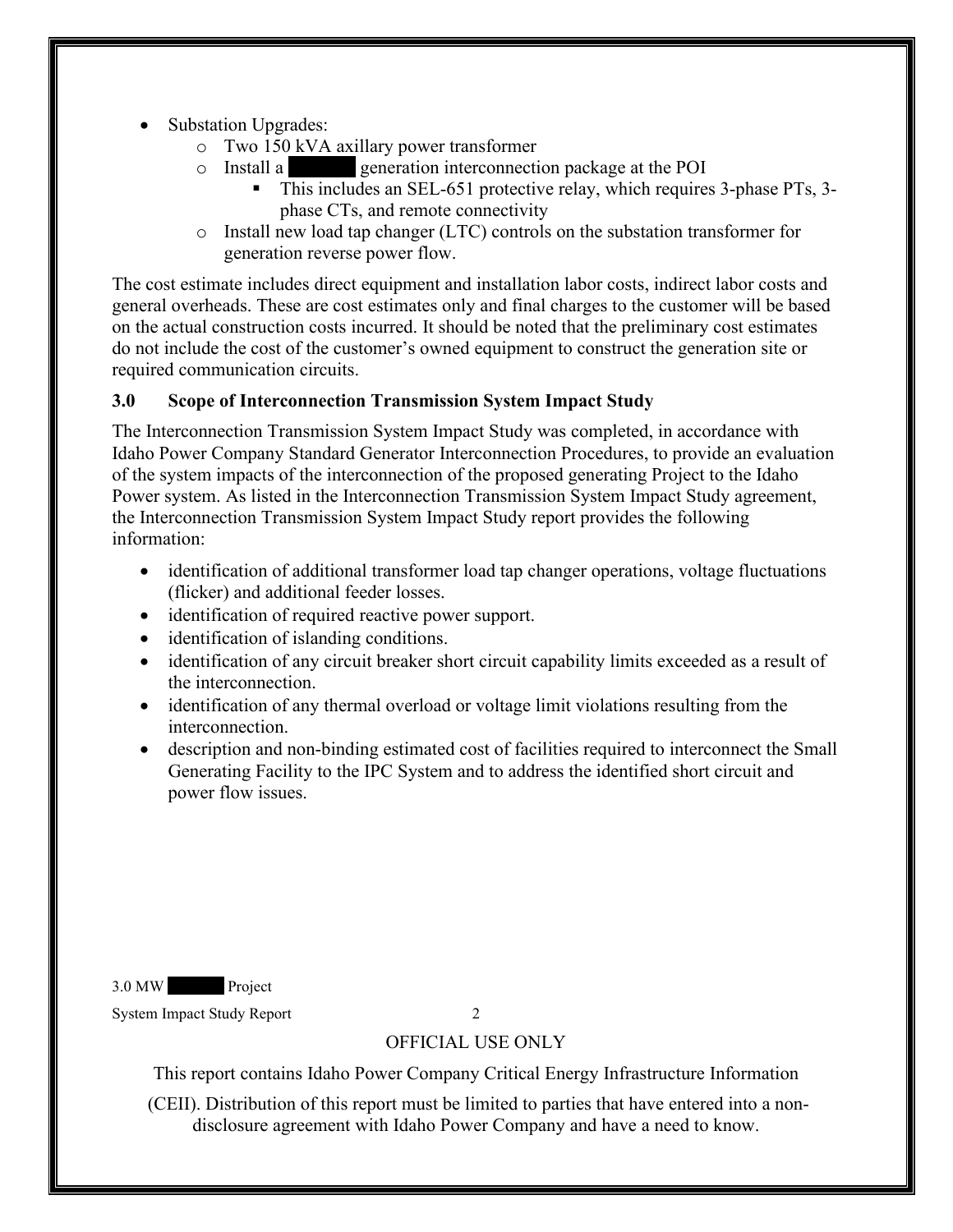All other proposed generation Projects prior to this Project in the Generator Interconnect queue were considered in this study. A current list of these Projects can be found in the Generation Interconnection folder located on the Idaho Power web site at the link shown below:

## **<http://www.oatioasis.com/ipco/index.html>**.

### <span id="page-6-0"></span>**4.0 Description of Proposed Generating Project**

 $\overline{X}$ , GI #628, consists of a single POI with a 3.0 MW BESS inverter and has requested to connect to Idaho Power's substation bus. The Project requested that 3.0 MW total injection at the POI be studied.

## <span id="page-6-1"></span>**5.0 Description of Transmission Facilities**

The Project, GI  $\#628$ , is in IPCO's load serving area with the POI on the distribution system at the Weiser Substation. The Weiser Substation is fed by 138 kV transmission and 69 kV sub transmission systems.

## <span id="page-6-2"></span>**6.0 Description of Power Flow Case**

The Project was studied using DNV Synergi load flow analysis software to analyze the impact to the WESR Substation. The Project was studied at peak load and minimum load conditions with all generators on the feeder generating at 100% output.

The Project was also reviewed for potential impacts on the IPC transmission system. This study utilized the WECC approved 22HS2 case as the starting point for the power flow case. For the purposes of transmission system impacts, the Project was modeled on the 69 kV bus serving Weiser Substation an Energy Resource Interconnection Service. Senior GI queue projects were modeled at their rated capacity.

The power flow case was used to study the impact to the local transmission system. The limits used for this analysis are as follows:

- 1. Voltage magnitude during normal operating steady-state must remain between 0.93 per unit and 1.05 per unit. If the post-transient voltage deviates from this range during N-1 conditions and an operating procedure can be taken to return the voltage to the required range without creating a four-terminal line, then network upgrades are not required.
- 2. Line loading must be less than 100% of line rating during normal steady-state operation. Steady-state line loading above 100% requires network upgrades.
- 3. Post-transient line overloading that does not exceed the emergency line rating resulting from an N-1 contingency is acceptable if an operating procedure can be taken to reduce the line loading below 100% without creating a four-terminal line.
- 4. Post-transient line loading above the emergency line rating resulting from an N-1 contingency requires network upgrades.

3.0 MW Project

System Impact Study Report 3

# OFFICIAL USE ONLY

This report contains Idaho Power Company Critical Energy Infrastructure Information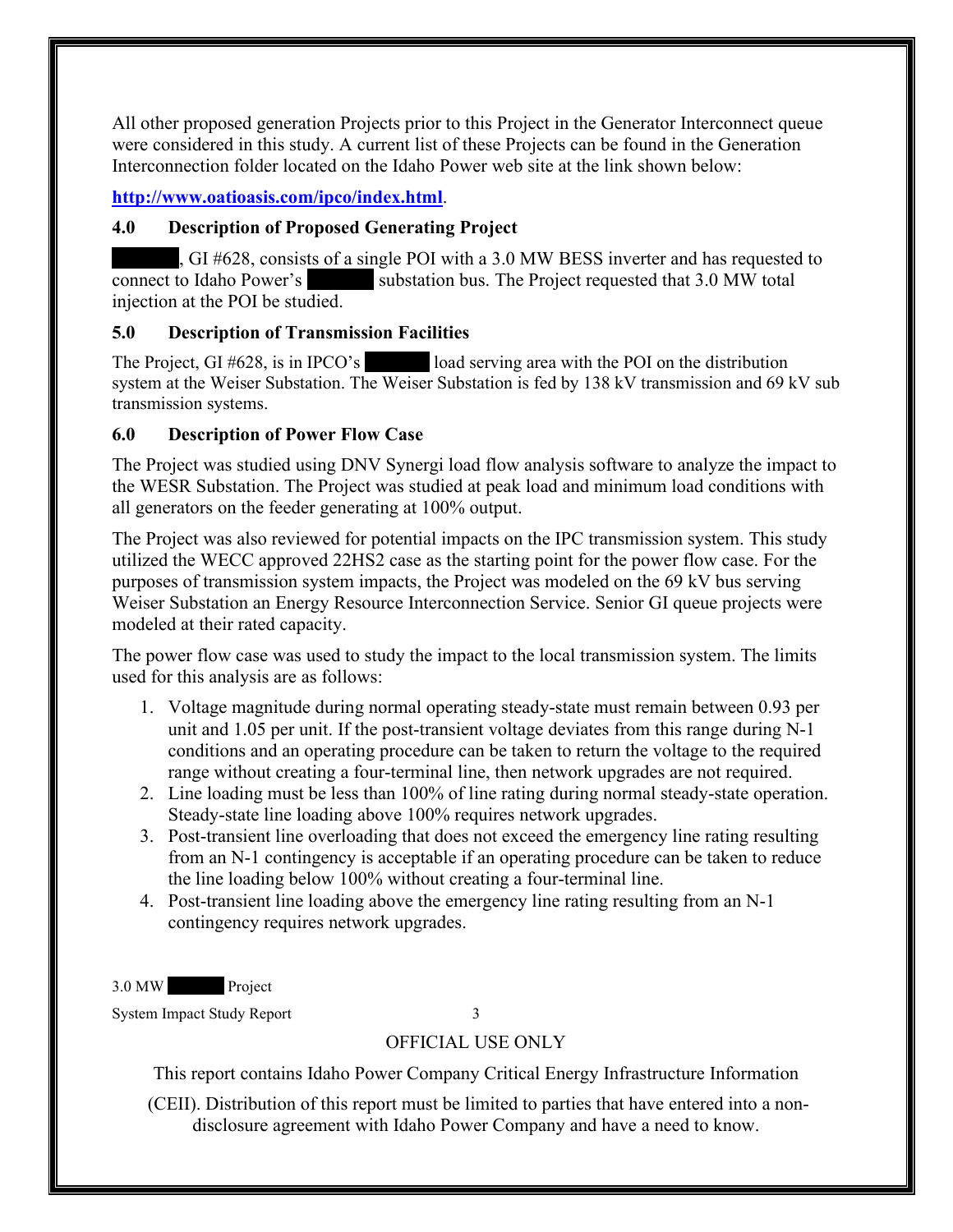## <span id="page-7-0"></span>**7.0 Power Flow Analysis Study Results**

There are no required upgrades to the distribution system. The BESS will connect directly into distribution substation bus and voltages will operate within operational guidelines, even during periods of light load and peak project output. There may be voltage concerns that can be resolved with substation transformer regulator operational adjustments. Regional engineering will verify and adjust as necessary.

The impact of the proposed Project on the IPC transmission system was analyzed. Energy Resource Interconnection Service allows the Interconnection Customer to connect its Generating Facility to a Transmission Provider's transmission system and to be eligible to deliver electric output using firm or non-firm transmission capacity on an as available basis.

Results from the studies performed indicate the addition of The Project will not result in N-1 contingency violations impacting either transmission path or any local transmission system elements.

## **8.0 Description of Substation Facilities**

Idaho Power's WESR Substation is located in County, Idaho. WESR Substation is fed by a 138 kV tap line and networked 69 kV transmission. The substation transformer, WESR T-061, is a three-phase 69-<br>delta wye-grounded transformer rated for 14 MVA. WESR T-061, is a three-phase 69-<br>
061 currently serves four<br>
distribution feeders:

## <span id="page-7-1"></span>**9.0 Description of Distribution Facilities**

The Project was studied with a connection to WESR Substation bus. This is a grounded-wye bus operating at  $\blacksquare$  The Project must have a grounded-wye transfer . The Project must have a grounded-wye transformer connection on the IPC side, as well as a delta connection on the Project side of the transformer.

Refer to Appendix A, Section 3, for additional grounding requirements.

3.0 MW Project

System Impact Study Report 4

# OFFICIAL USE ONLY

This report contains Idaho Power Company Critical Energy Infrastructure Information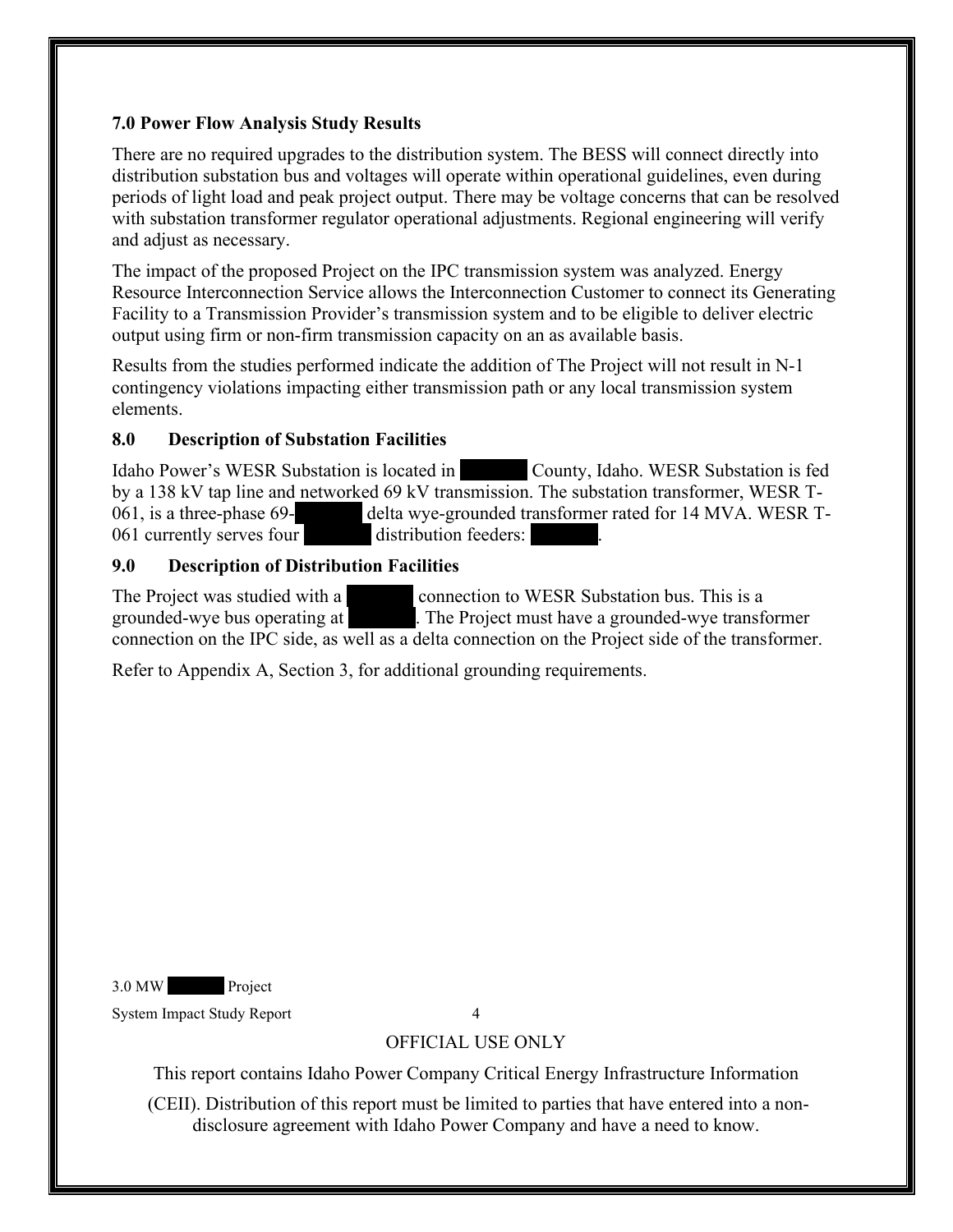#### <span id="page-8-0"></span>**10.0 Short Circuit Study Results**

| <b>Fault Study: WESR</b><br><b>BUS</b> |        |        |           |        |  |  |
|----------------------------------------|--------|--------|-----------|--------|--|--|
| <b>Configuration</b>                   | SLG(A) | 3I0(A) | LTL $(A)$ | 3PH(A) |  |  |
| <b>Existing System</b>                 | 5696.0 | 5696.0 | 4398.9    | 6298.5 |  |  |
| <b>Add 3MW BESS</b>                    | 7887.3 | 7887.3 | 6261.7    | 8450.5 |  |  |

\*NOTE: All WESR feeder breakers are rated at XXX interrupt. Addition of 3MW of BESS to bus does not exceed breaker ratings.

#### **Table 1: GI #628 Short Circuit Currents, POI**

<span id="page-8-2"></span>The protection package will include a SEL-421/breaker package connected to the open-air substation bus.

The fault current contribution from the BESS does not exceed any circuit breaker rating.

#### <span id="page-8-1"></span>**11.0 Description of Required Facility Upgrades**

The following upgrades will be required to IPC-owned facilities to facilitate the interconnection of GI #628:

- Substation Upgrades:
	- o Two 150 kVA axillary power transformer, one for each battery system
	- o Install a XXXXX generation interconnection package at the POI
		- This includes an SEL-651 protective relay, which requires 3-phase PTs, 3phase CTs, and remote connectivity
	- o Install new load tap changer (LTC) controls on the substation transformer for generation reverse power flow.

See the conceptual-level cost estimate in Table 1.

3.0 MW Project

System Impact Study Report 5

# OFFICIAL USE ONLY

This report contains Idaho Power Company Critical Energy Infrastructure Information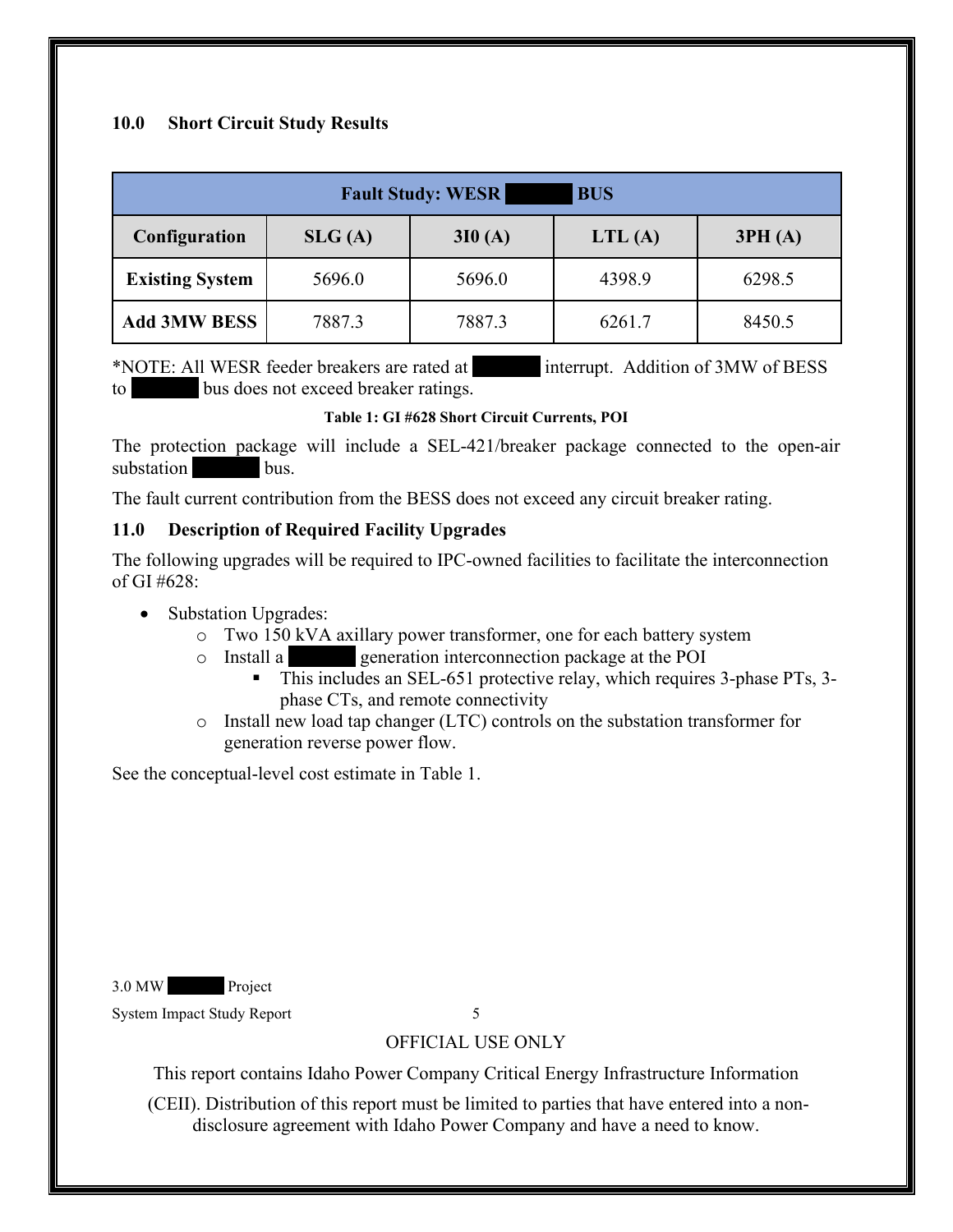| <b>Item of Work</b>                                               | <b>Estimate</b> |
|-------------------------------------------------------------------|-----------------|
| Substation, Generation interconnection, and<br>protection package | \$623,466       |
| Distribution upgrades                                             | \$0             |
| Transmission upgrades                                             | \$0             |
| Unloaded costs (1)                                                | \$623,466       |
| 20% Contingency                                                   | \$124,693       |
| Total unloaded costs                                              | \$748,159       |
| Overheads (2)                                                     | \$54,242        |
| Total Conceptual-level Cost Estimate in 2022 dollars (3)          | \$802,401       |

#### **Table 2: Conceptual-level Primary POI Cost Estimate for GI #628**

<span id="page-9-0"></span>(1) This cost estimate does not include any contingency to cover unknown events and occurrences or any changed circumstances. Idaho Power typically applies a contingency that ranges from 10-30% of the project cost, depending on the intricacies of the project and the status of the design, but no such amount is included in this cost estimate. Actual costs could deviate from the estimate.

(2) Overhead costs cover the indirect costs associated with the Project.

(3) This cost estimate includes direct equipment, material, labor, overheads, and contingency as shown.

- Note that this estimate does not include the cost of the customer's equipment/facilities.
- Note that the overhead rates are subject to change during the year.
- These are estimated costs only and final charges to the customer will be based on the actual construction costs incurred.
- These are non-binding conceptual level cost estimates that will be further refined upon the request and completion of Transmission and Distribution Facility Studies.

3.0 MW Project

System Impact Study Report 6

#### OFFICIAL USE ONLY

This report contains Idaho Power Company Critical Energy Infrastructure Information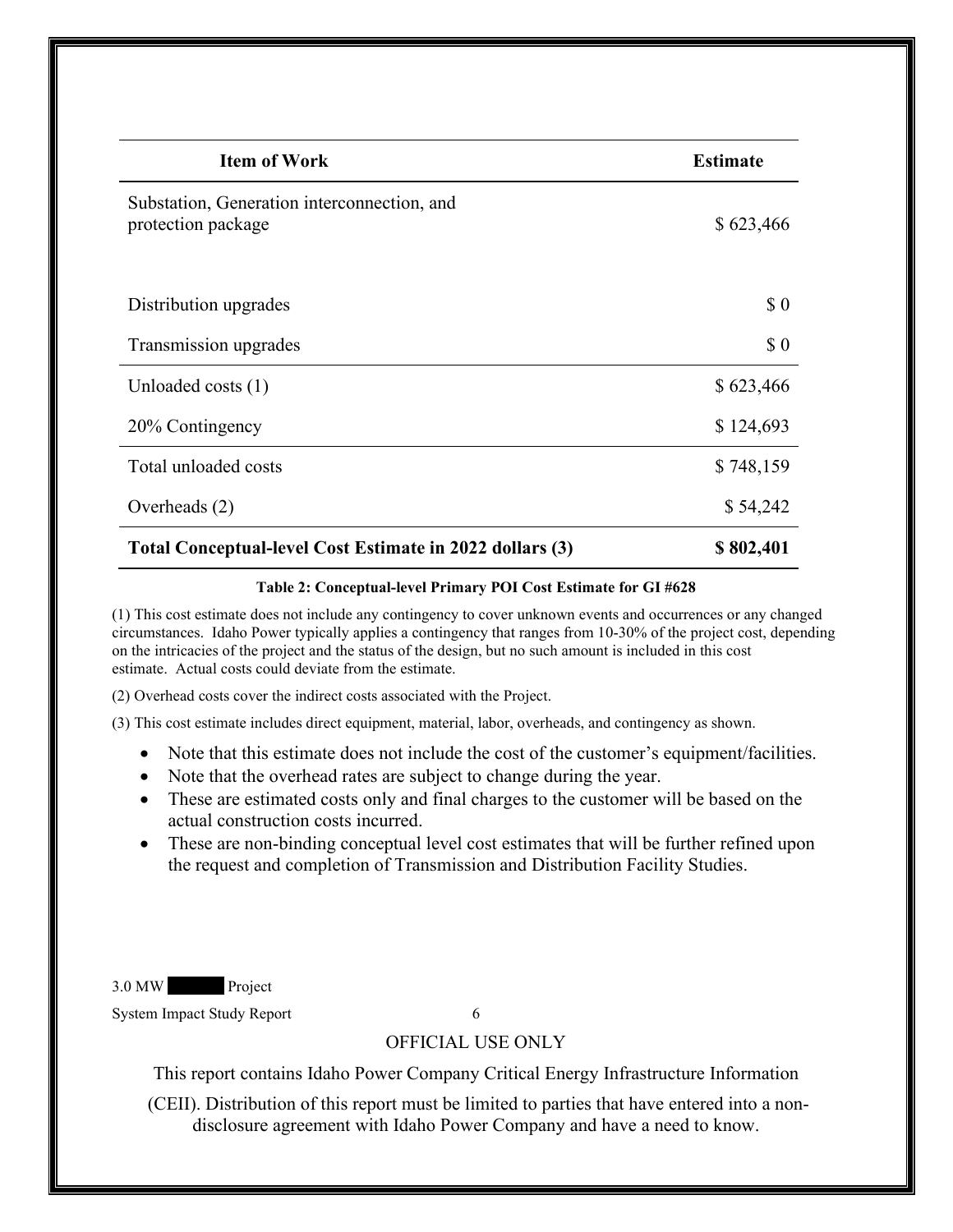#### <span id="page-10-0"></span>**12.0 Description of Operating Requirements**



**Figure 1: Operating Requirements**

<span id="page-10-1"></span>The Project shall be capable of operating in all four quadrants of the PQ plane. Figure 1 illustrates operating in the PQ plan with varying source voltage with  $Q(V)$  and  $P(V)$  functions enabled. The project shall be capable then of injecting reactive power (over-excited) equal to 1320 kVAr and absorbing reactive power (under-excited) equal to 1320 kVAr at all active power output between +/-100% of nameplate active power rating (whether charging or generating).

The Project will be required to control voltage in accordance with a voltage schedule and control charging in accordance with a load schedule as provided by Idaho Power Grid Operations.

3.0 MW Project

System Impact Study Report 7

#### OFFICIAL USE ONLY

This report contains Idaho Power Company Critical Energy Infrastructure Information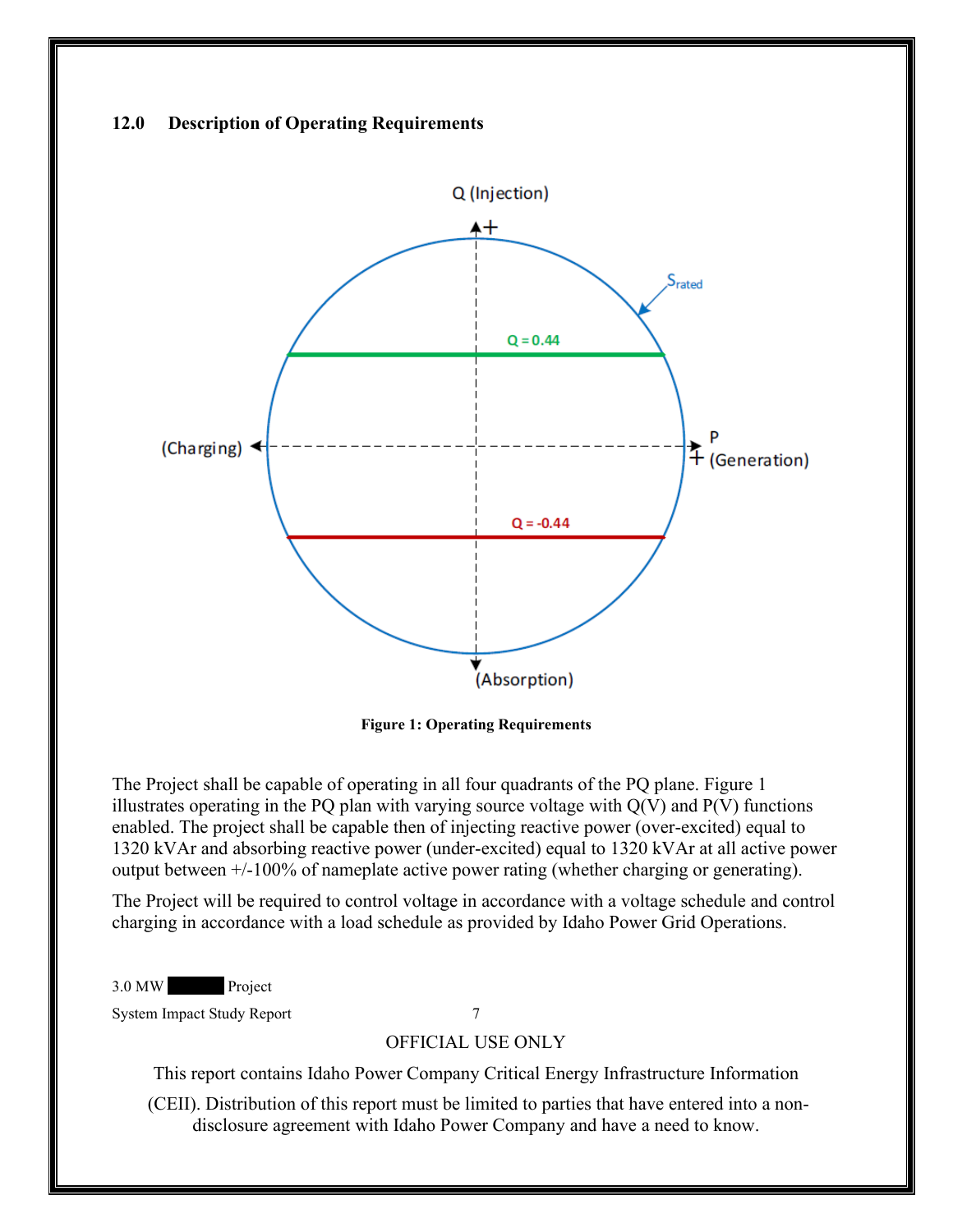Voltage flicker at startup and during operation will be limited to less than 5% as measured at the POI. The allowable voltage flicker limit is further reduced during operation due to multiple voltage fluctuations per hour or minute, per Idaho Power's T&D Advisory Information Manual.

The Project is required to comply with the applicable voltage fluctuation limits found in IEEE Standard 1453-2004 *IEEE Recommended Practice for Measurement and Limits of Voltage Fluctuations and Associated Light Flicker on AC Power Systems.* 

The Project is required to comply with the applicable Voltage and Current Distortion Limits found in IEEE Standard 519-2014 *IEEE Recommended Practices and Requirements for Harmonic Control in Electrical Power Systems*.

Additional operating requirements for the Project may be identified in the System Impact Study when it is performed.

#### <span id="page-11-0"></span>**13.0 Conclusion**

The requested interconnection of the Project, GI #628, to Idaho Power's system was studied. The Project will interconnect to WESR Substation bus.

The results of this study confirm that  $GI \#628$ , will not adversely impact the IPC system with the upgrades detailed in this report. A generation interconnect package at the POI is required to integrate the 3.0 MW project. Operating Requirements will require the generator to provide leading and lagging reactive power as detailed in section 12.0 of this report.

All generation Projects in the area ahead of the Project in the IPC generation interconnection queue and their associated transmission system improvements were included in this study.

The estimated cost to interconnect GI  $#628$  to the IPC system at the WESR bus in the WESR Substation POI considered in this study is approximately \$802,401.

Generator interconnection service, either as an Energy Resource or a Network Resource, does not in any way convey any right to deliver electricity to any specific customer or point of delivery.

3.0 MW Project

System Impact Study Report 8

# OFFICIAL USE ONLY

This report contains Idaho Power Company Critical Energy Infrastructure Information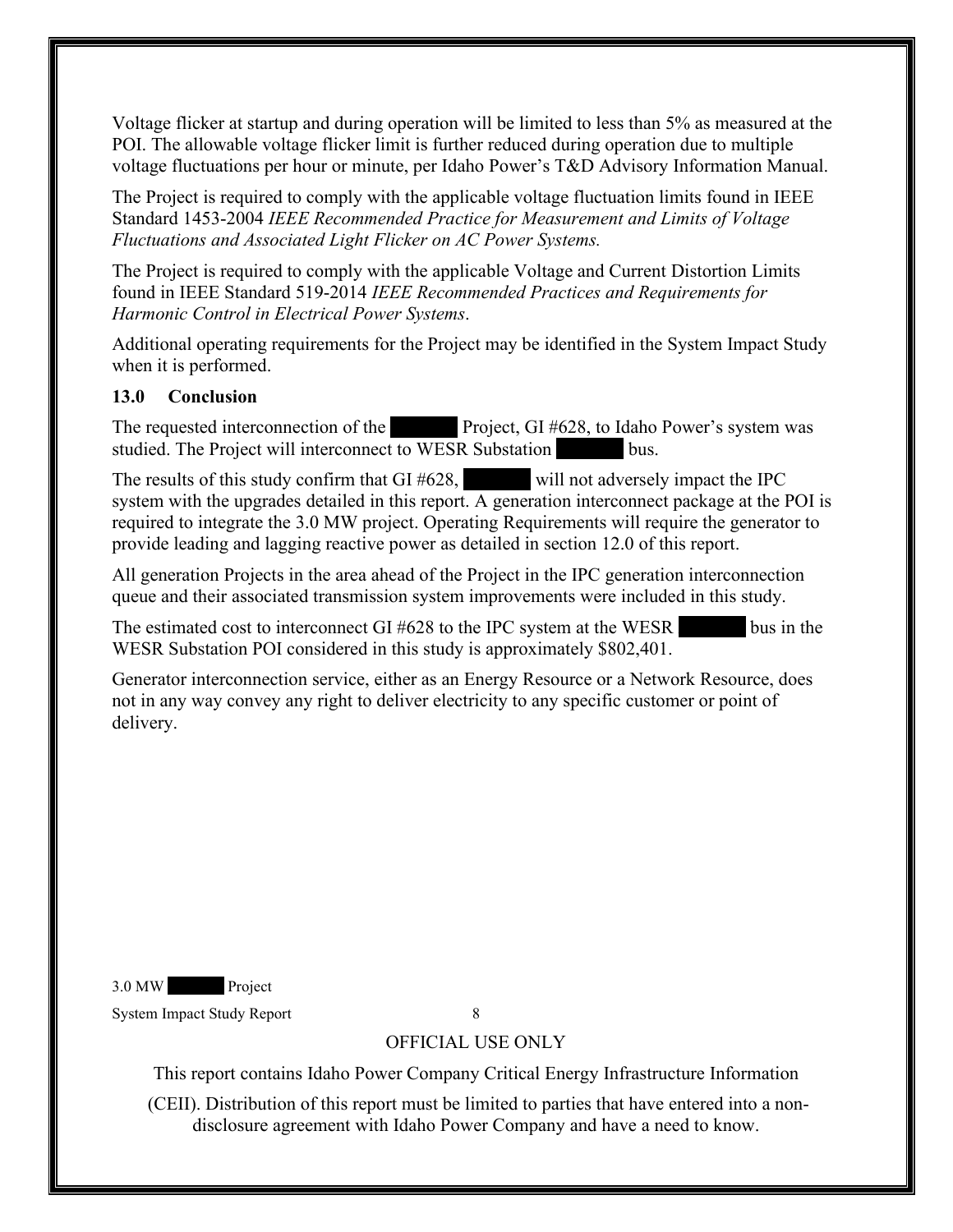#### **APPENDIX A**

#### <span id="page-12-1"></span><span id="page-12-0"></span>**A-1.0 Method of Study**

The Transmission System Impact Study plan inserts the Project up to the maximum requested injection into the selected Western Electricity Coordinating Council (WECC) power flow case and then, using Power World Simulator or GE's Positive Sequence Load Flow (PSLF) analysis tool, examines the impacts of the new resource on Idaho Power's transmission system (lines, transformers, etc.) within the study area under various operating and outage scenarios. The WECC and Idaho Power reliability criteria and Idaho Power operating procedures were used to determine the acceptability of the configurations considered. The WECC case is a recent case modified to simulate stressed but reasonable pre-contingency energy transfers utilizing the IPC system. For distribution feeder analysis, Idaho Power utilizes DNVGL's Synergi Electric software.

#### <span id="page-12-2"></span>**A-2.0 Acceptability Criteria**

The following acceptability criteria were used in the power flow analysis to determine under which system configuration modifications may be required:

The continuous rating of equipment is assumed to be the normal thermal rating of the equipment. This rating will be as determined by the manufacturer of the equipment or as determined by Idaho Power. Less than or equal to 100% of continuous rating is acceptable.

Idaho Power's Voltage Operating Guidelines were used to determine voltage requirements on the system. This states that, in part, distribution voltages, under normal operating conditions, are to be maintained within plus or minus 5% (0.05 per unit) of nominal at each meter or POI on the feeder. Therefore, voltages greater than or equal to 0.95 pu voltage and less than or equal to 1.05 pu voltage are acceptable.

Voltage flicker during the starting or stopping of the generator will be limited to less than 5% as measured at the POI. Allowable voltage flicker limit is further reduced during operation due to multiple voltage fluctuations per hour or minute, per Idaho Power's T&D Advisory Information Manual.

Idaho Power's Reliability Criteria for System Planning was used to determine proper transmission system operation.

All customer generation must meet IEEE 519, IEEE1453, IEEE1547, and ANSI C84.1 Standards.

All other applicable national and Idaho Power standards and prudent utility practices were used to determine the acceptability of the configurations considered.

3.0 MW Project

System Impact Study Report 9

#### OFFICIAL USE ONLY

This report contains Idaho Power Company Critical Energy Infrastructure Information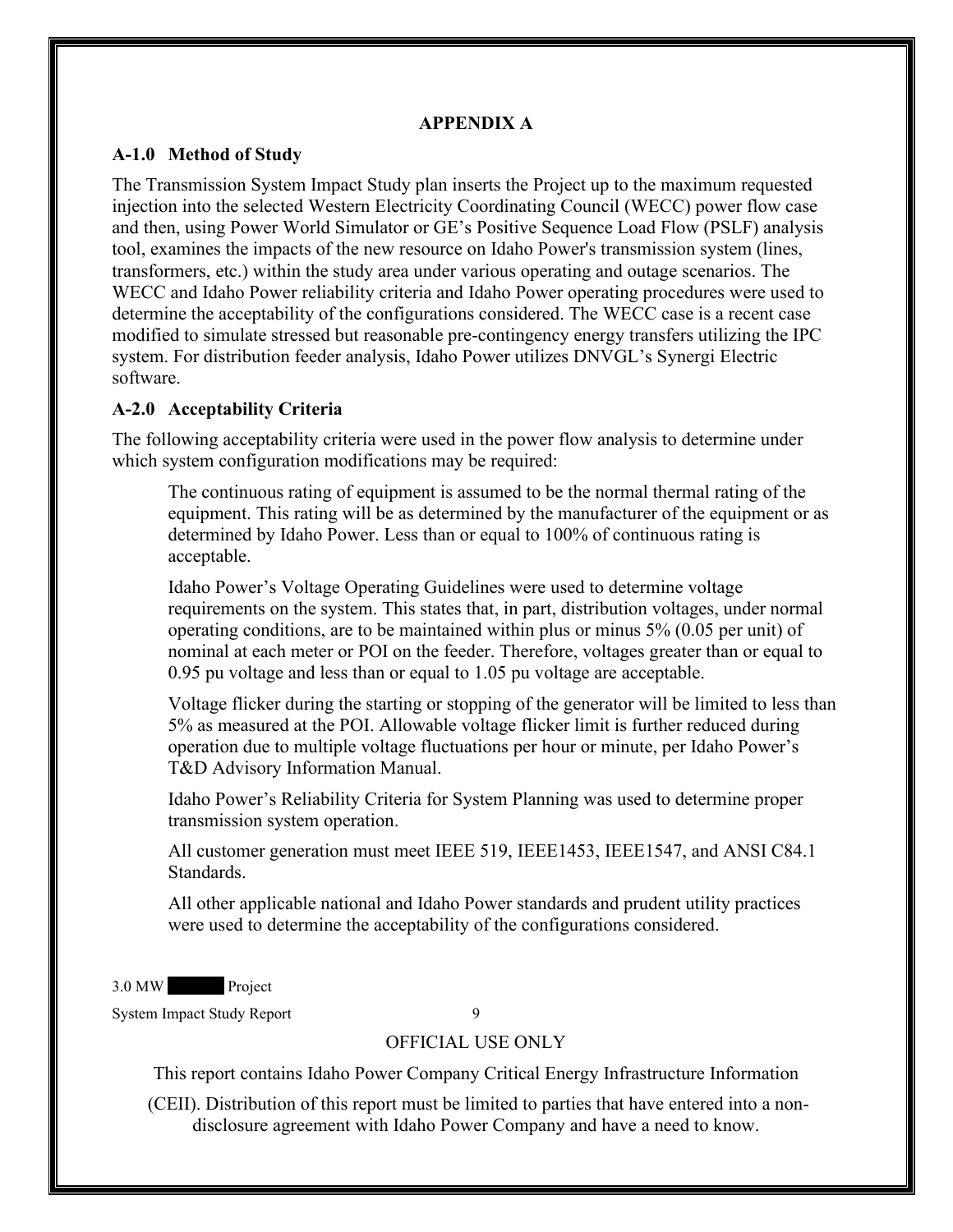The stable operation of the system requires an adequate supply of volt-amperes reactive (VARs) to maintain a stable voltage profile under both steady-state and dynamic system conditions. An inadequate supply of VARs will result in voltage decay or even collapse under the worst conditions.

Equipment/line/path ratings used will be those that are in use at the time of the study or that are represented by IPC upgrade Projects that are either currently under construction or whose budgets have been approved for construction in the near future. All other potential future ratings are outside the scope of this study. Future transmission changes may, however, affect current facility ratings used in the study.

## <span id="page-13-0"></span>**A-3.0 Grounding Guidance**

IPC requires interconnected transformers on the distribution system to limit their ground fault current to 20 amps at the Point of Interconnection.

## <span id="page-13-1"></span>**A-4.0 Electrical System Protection Guidance**

IPC requires electrical system protection per Requirements for Generation Interconnections found on the Idaho Power Web site,

#### <https://docs.idahopower.com/pdfs/BusinessToBusiness/FacConnReq.pdf>

#### <span id="page-13-2"></span>**A-5.0 WECC Coordinated Off-Nominal Frequency Load Shedding and Restoration Requirements**

IPC requires frequency operational limits to adhere to WECC Under-frequency and Overfrequency Limits per the WECC Coordinated Off-Nominal Frequency Load Shedding and Restoration Requirements available upon request.

3.0 MW Project

System Impact Study Report 10

# OFFICIAL USE ONLY

This report contains Idaho Power Company Critical Energy Infrastructure Information